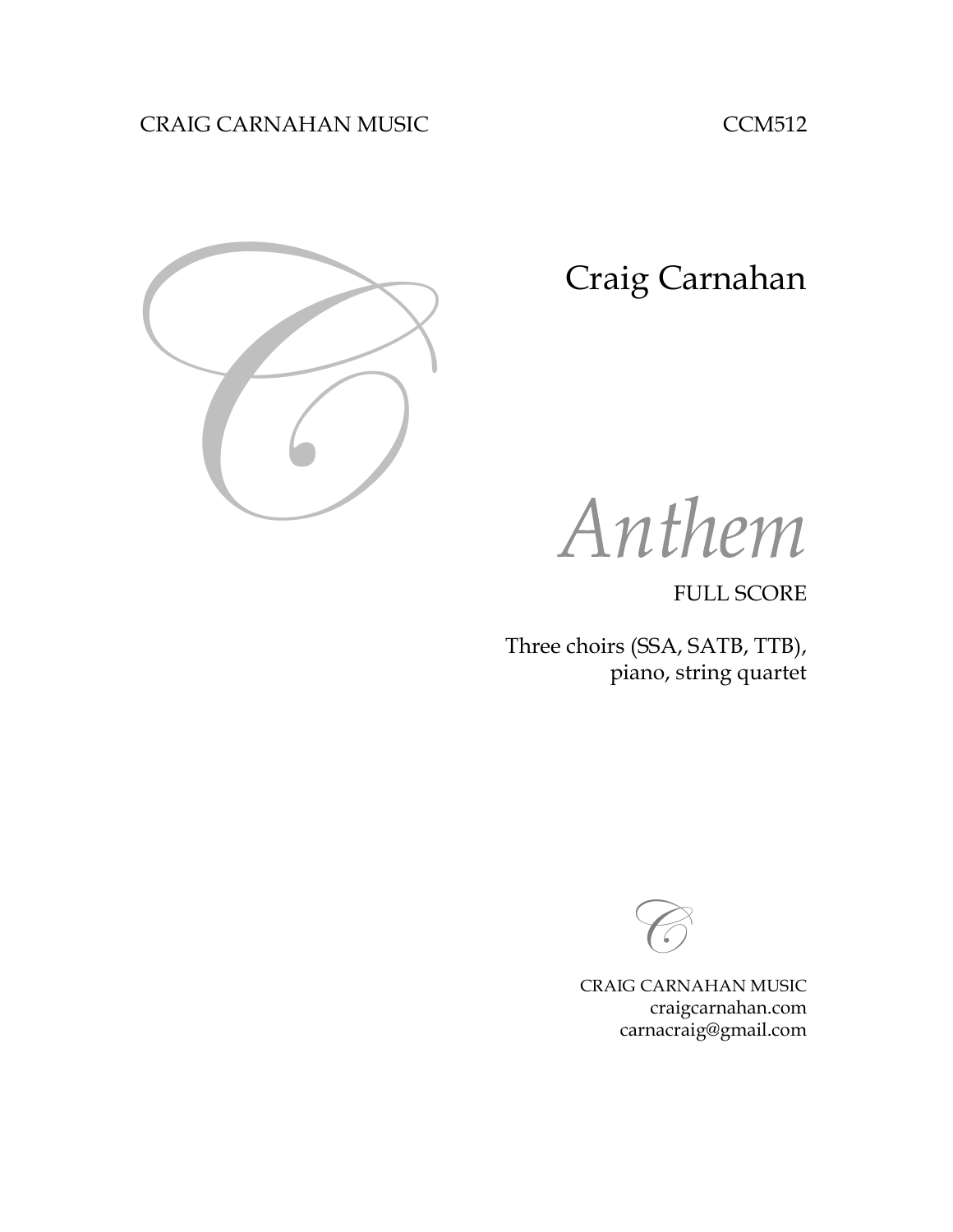Lyrics: traditional/Holly Near

Music: Craig Carnahan

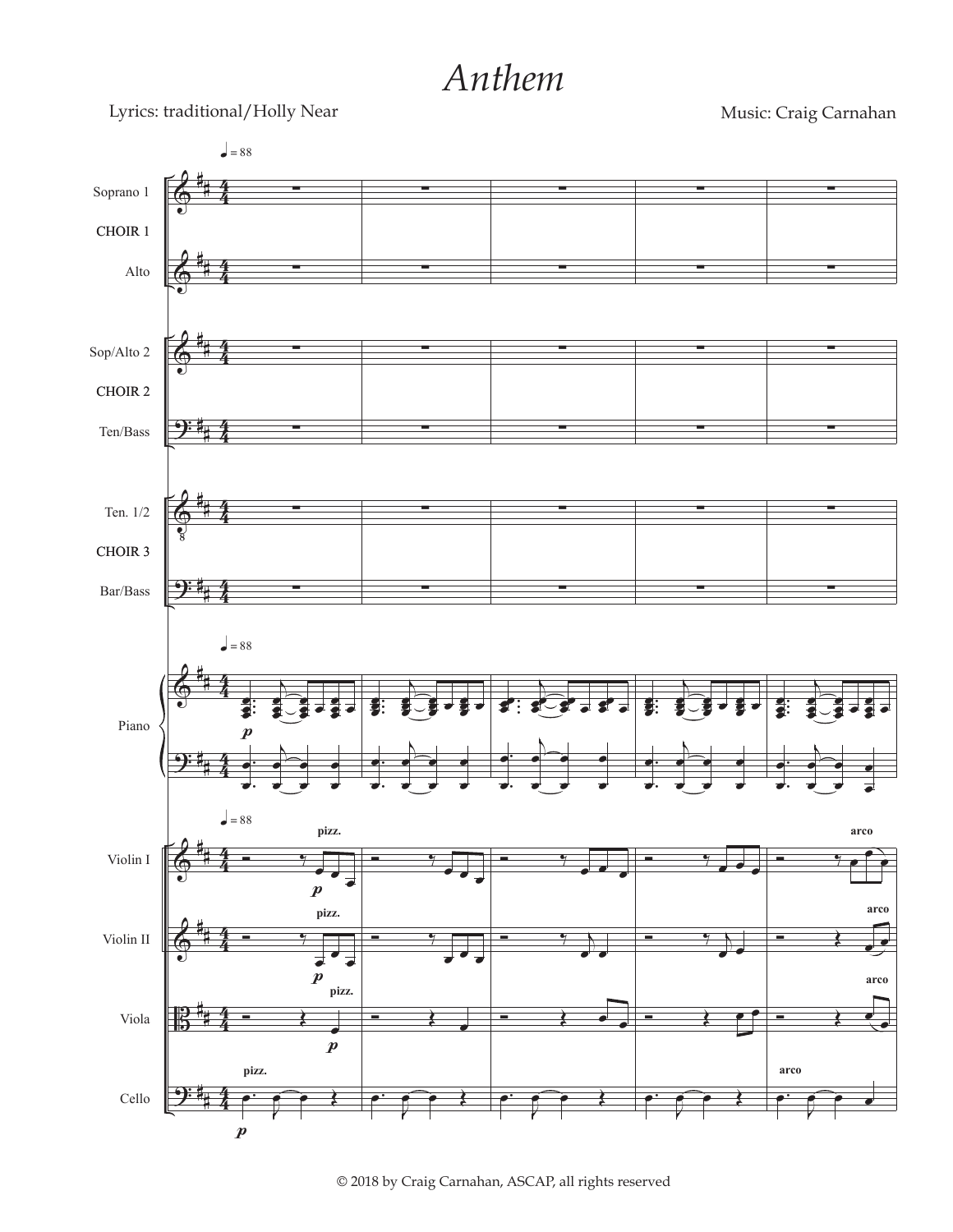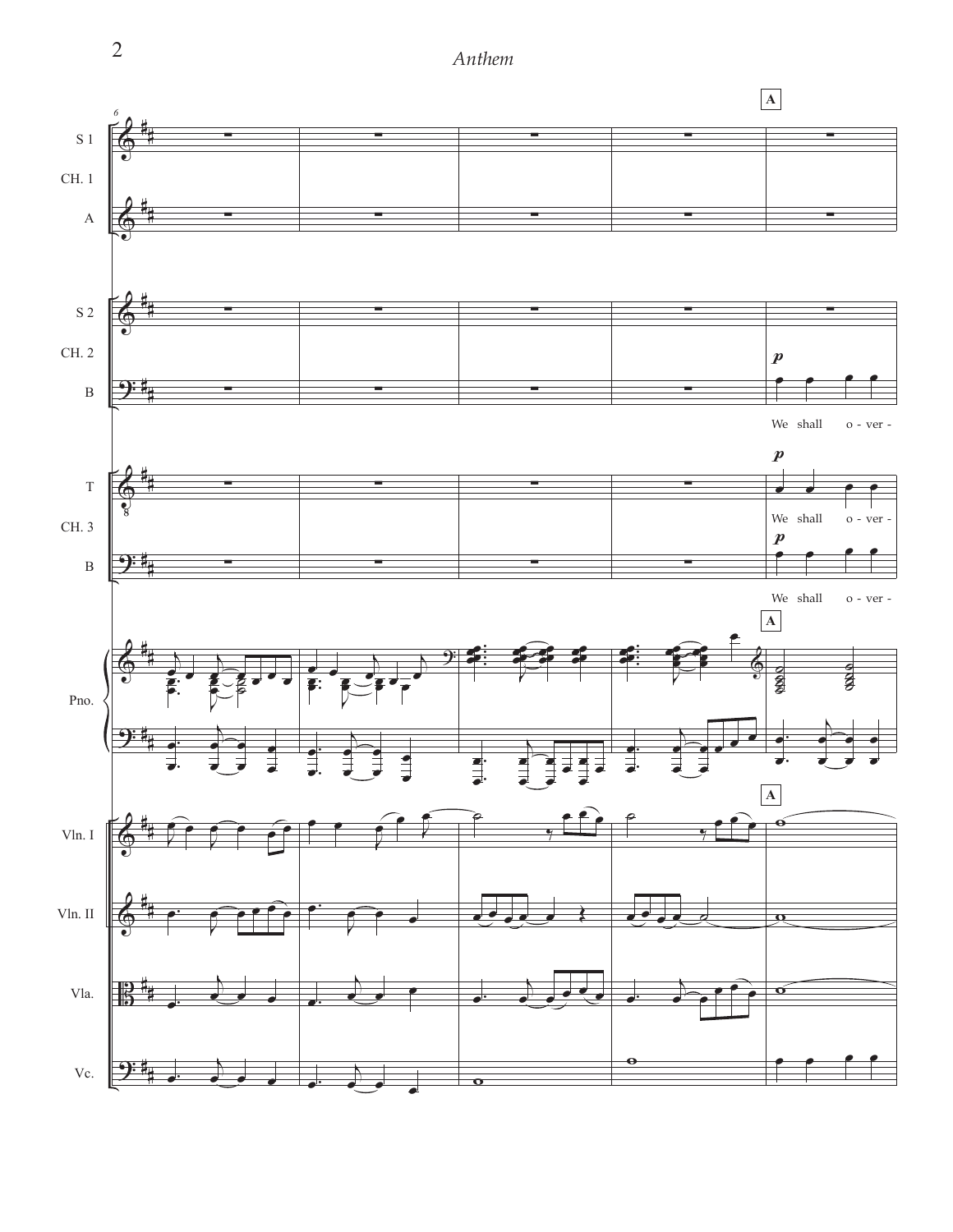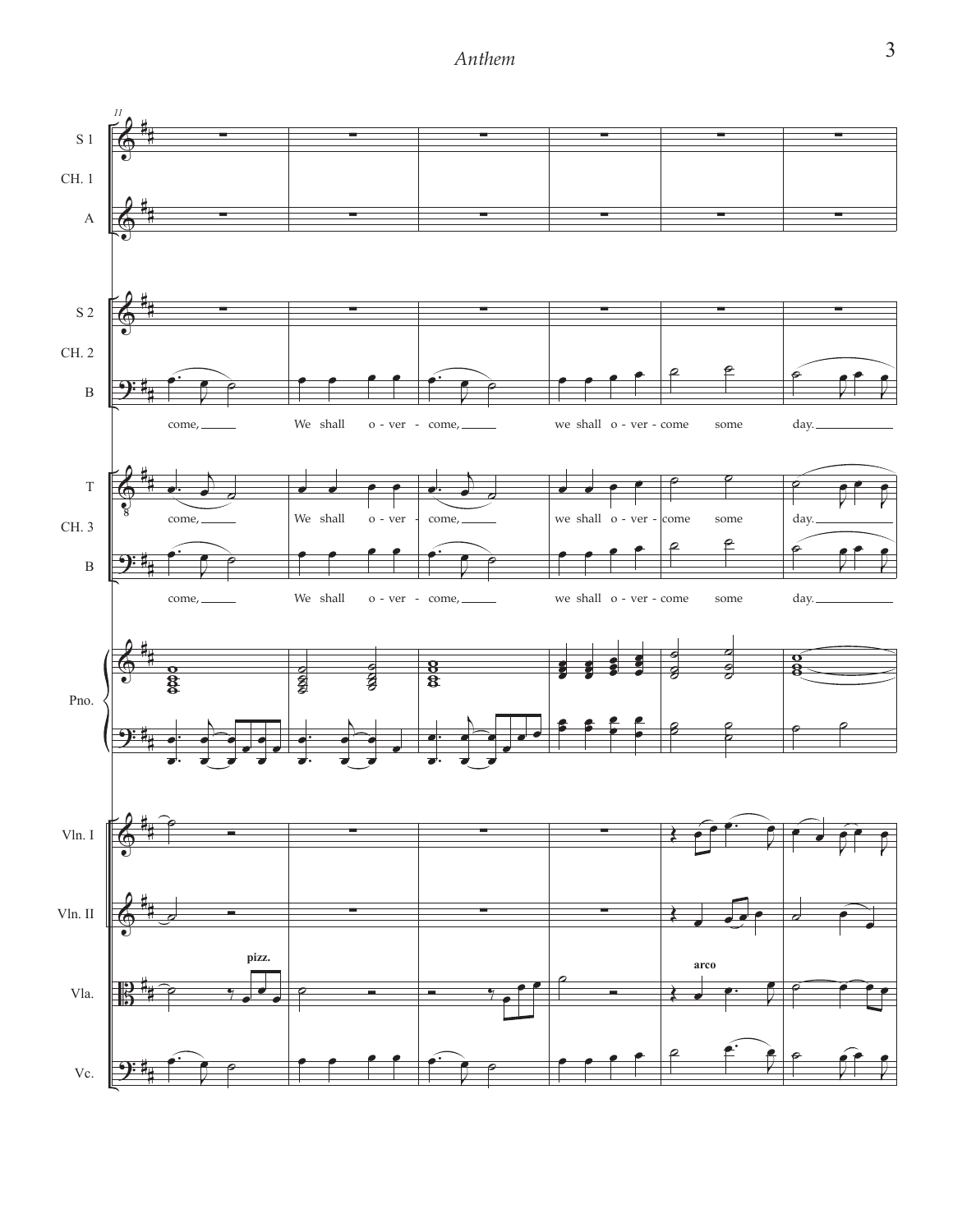

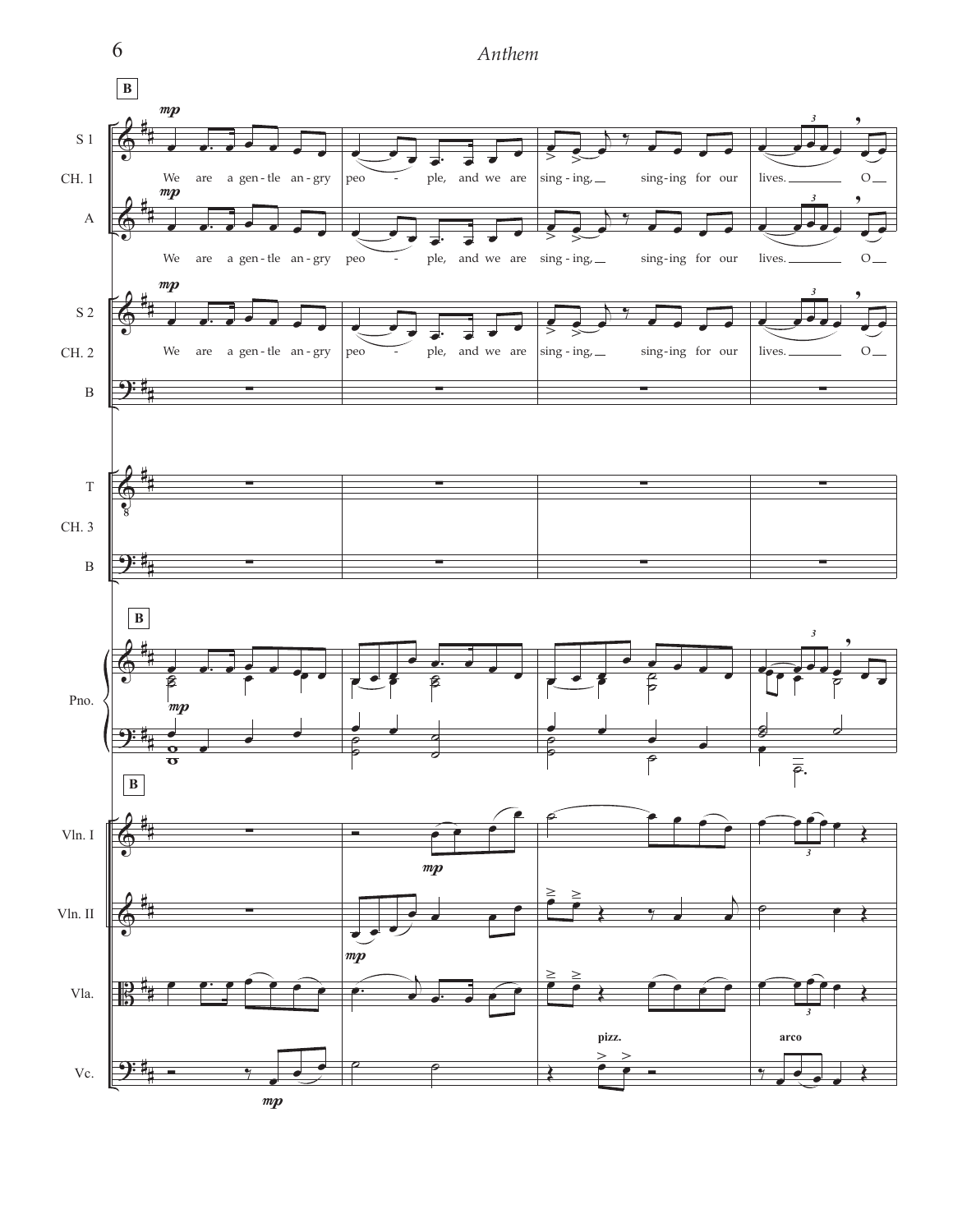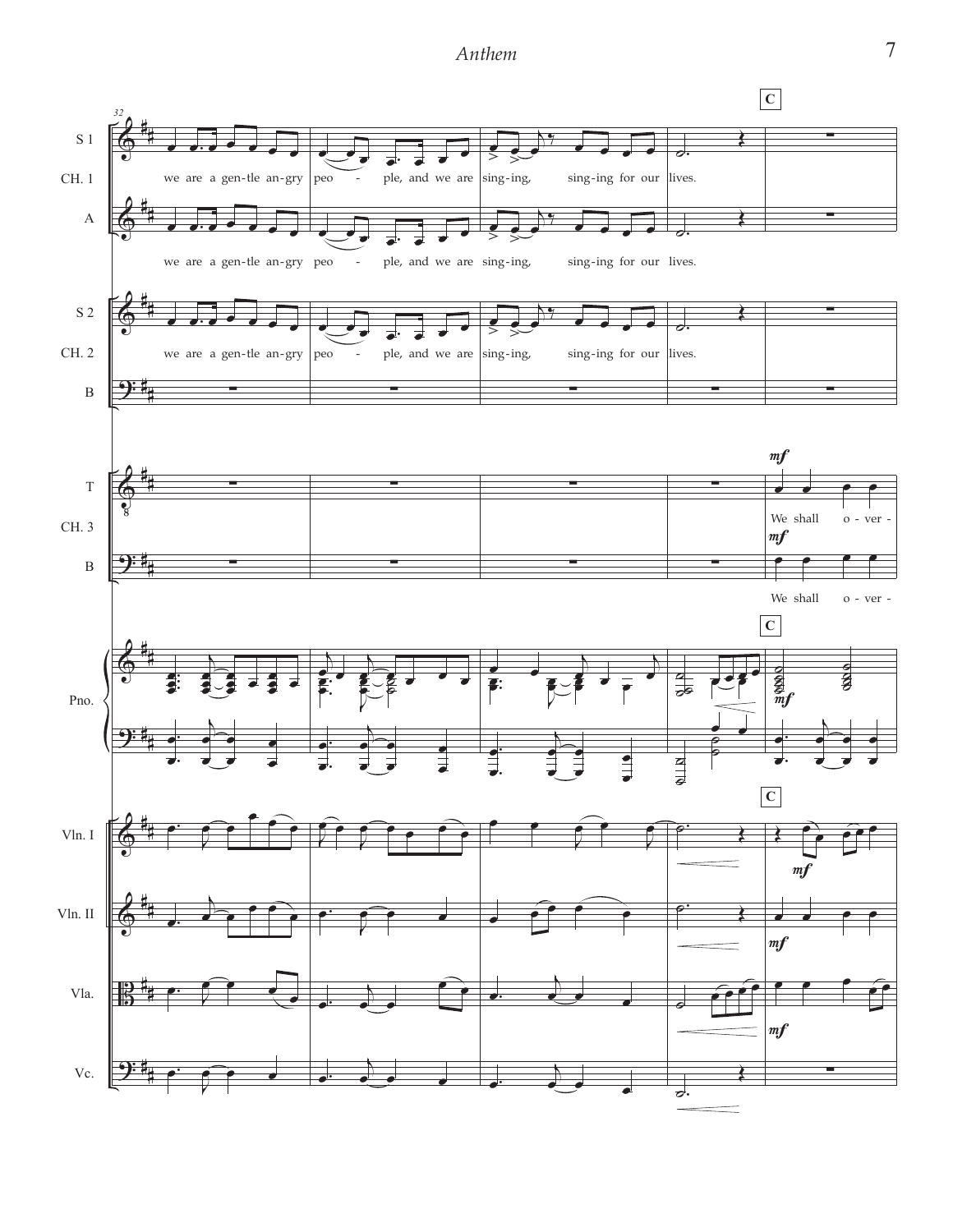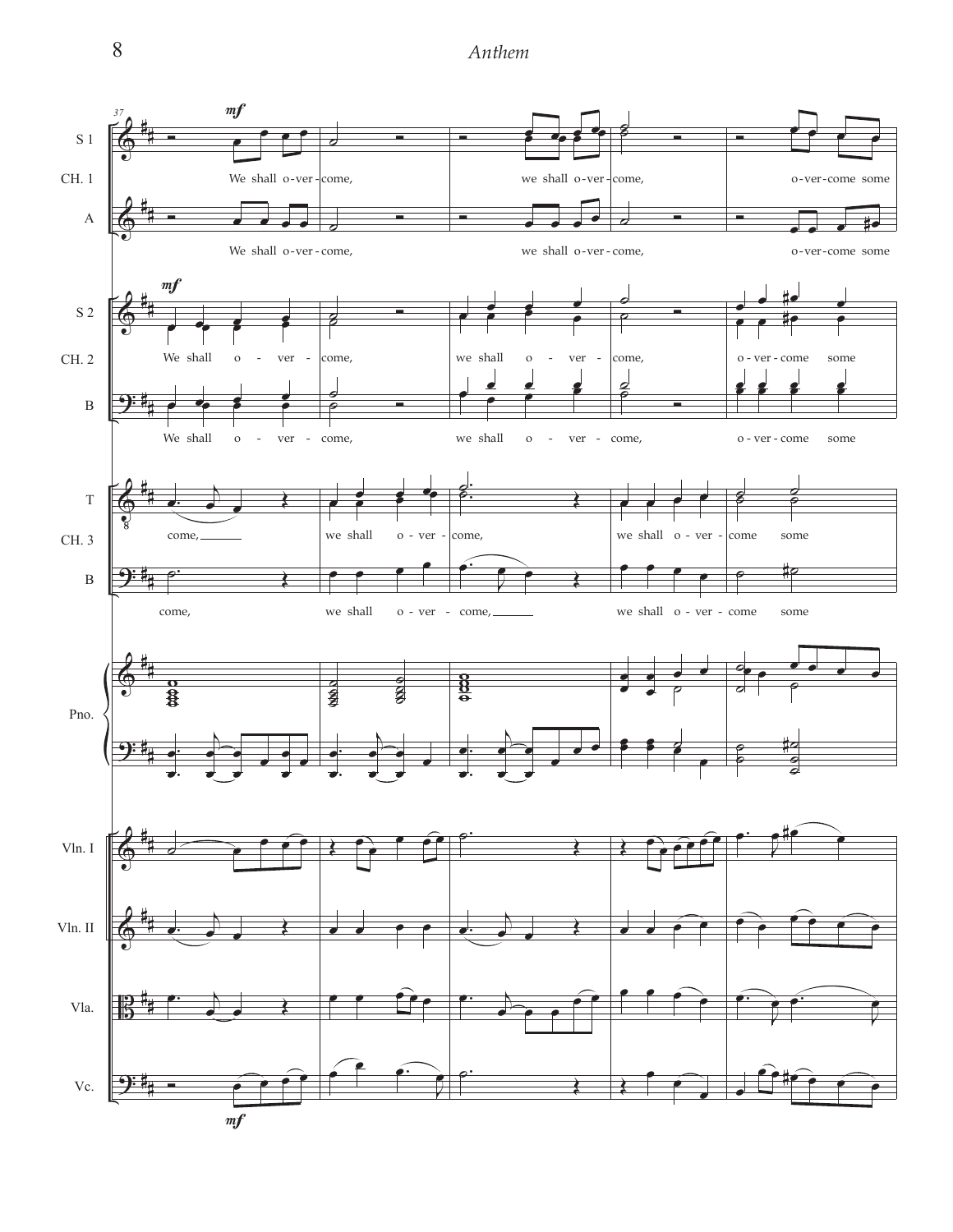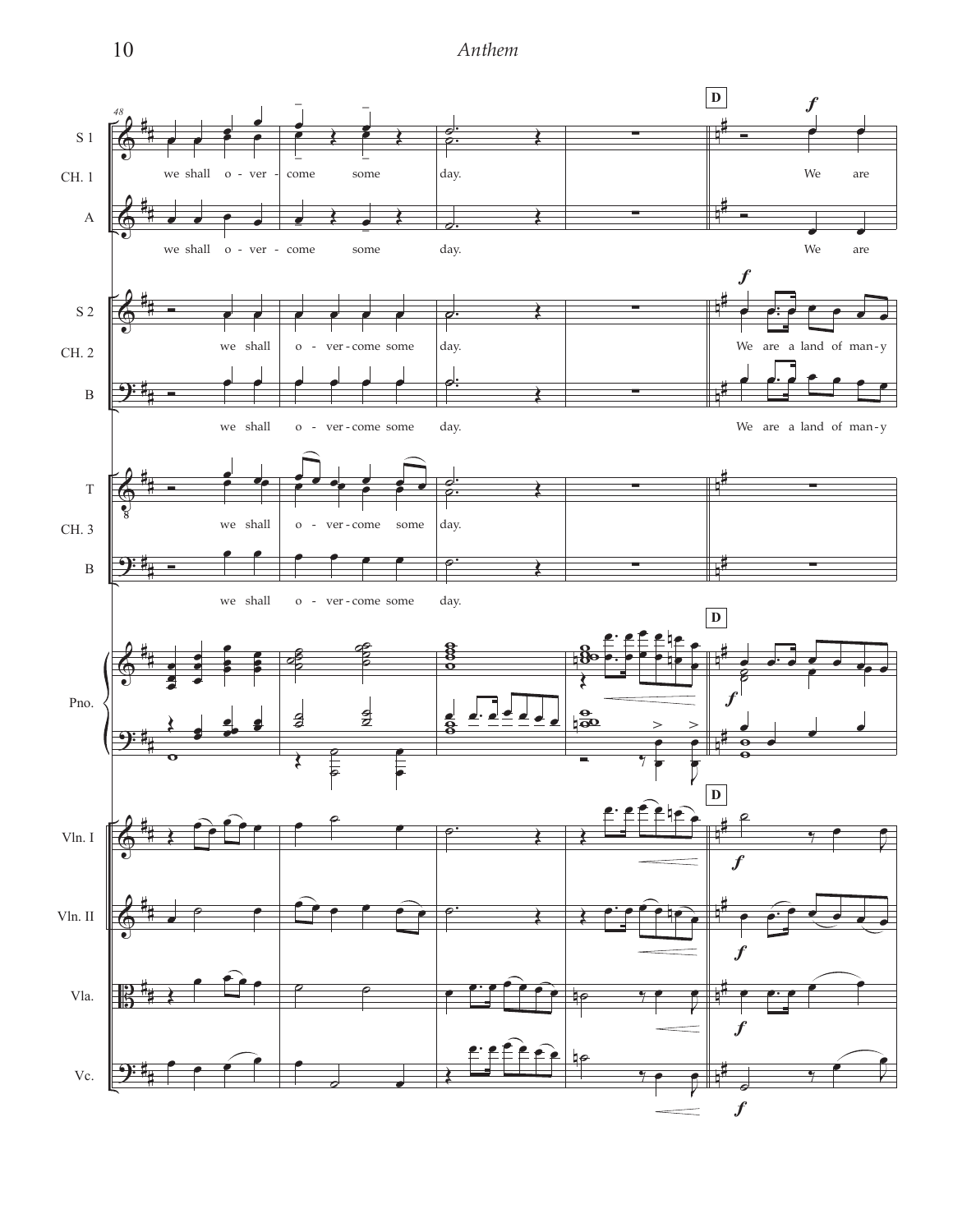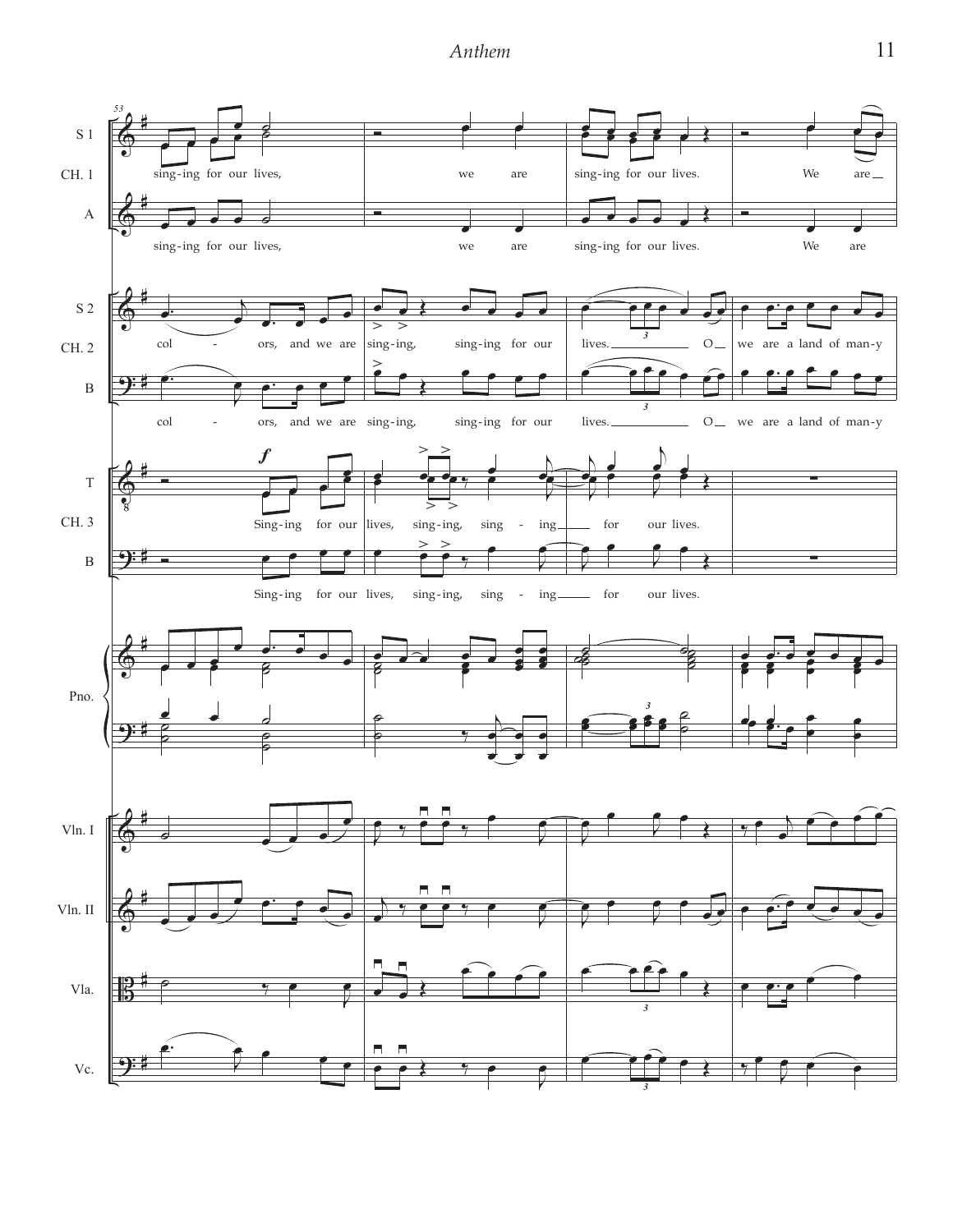

14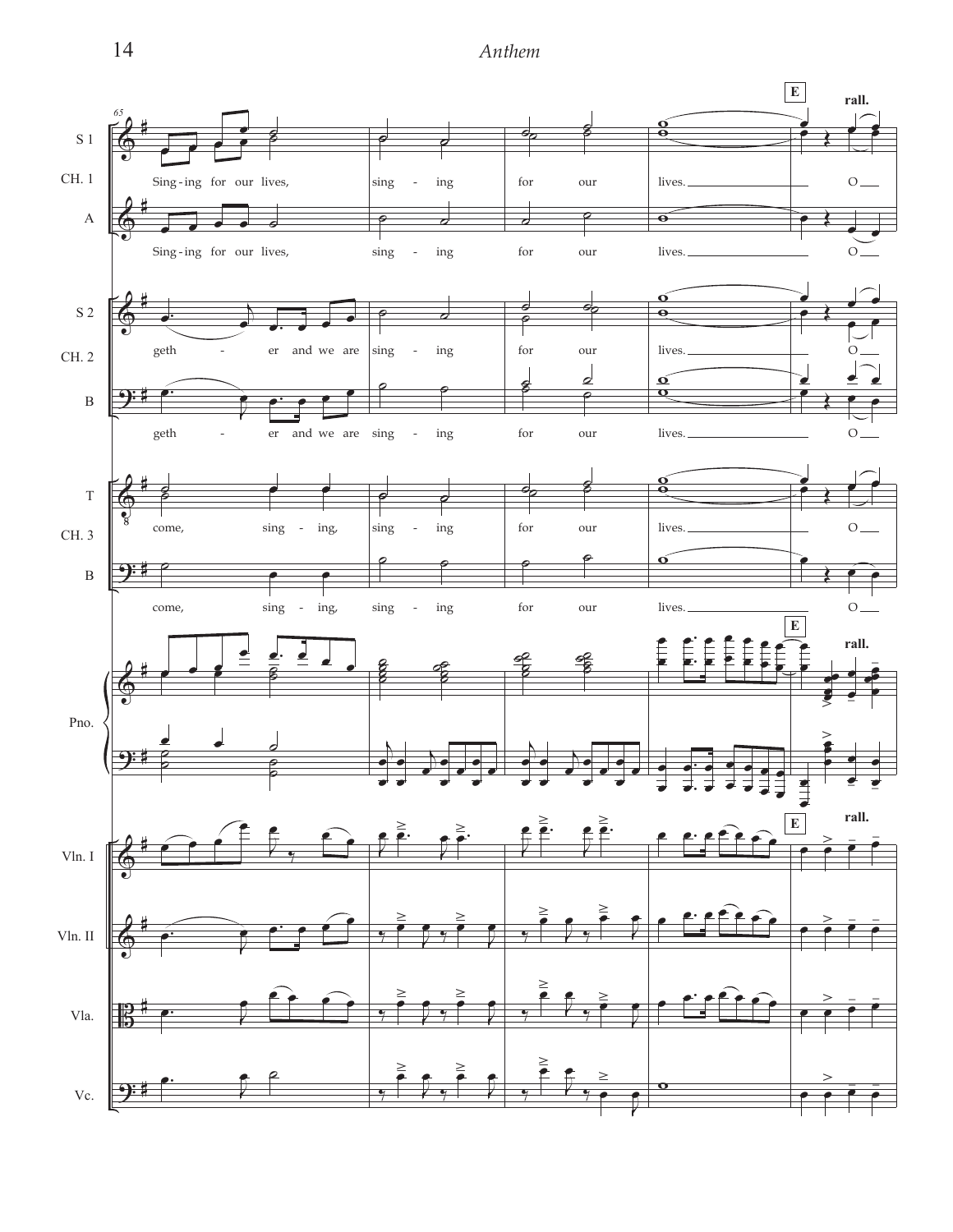